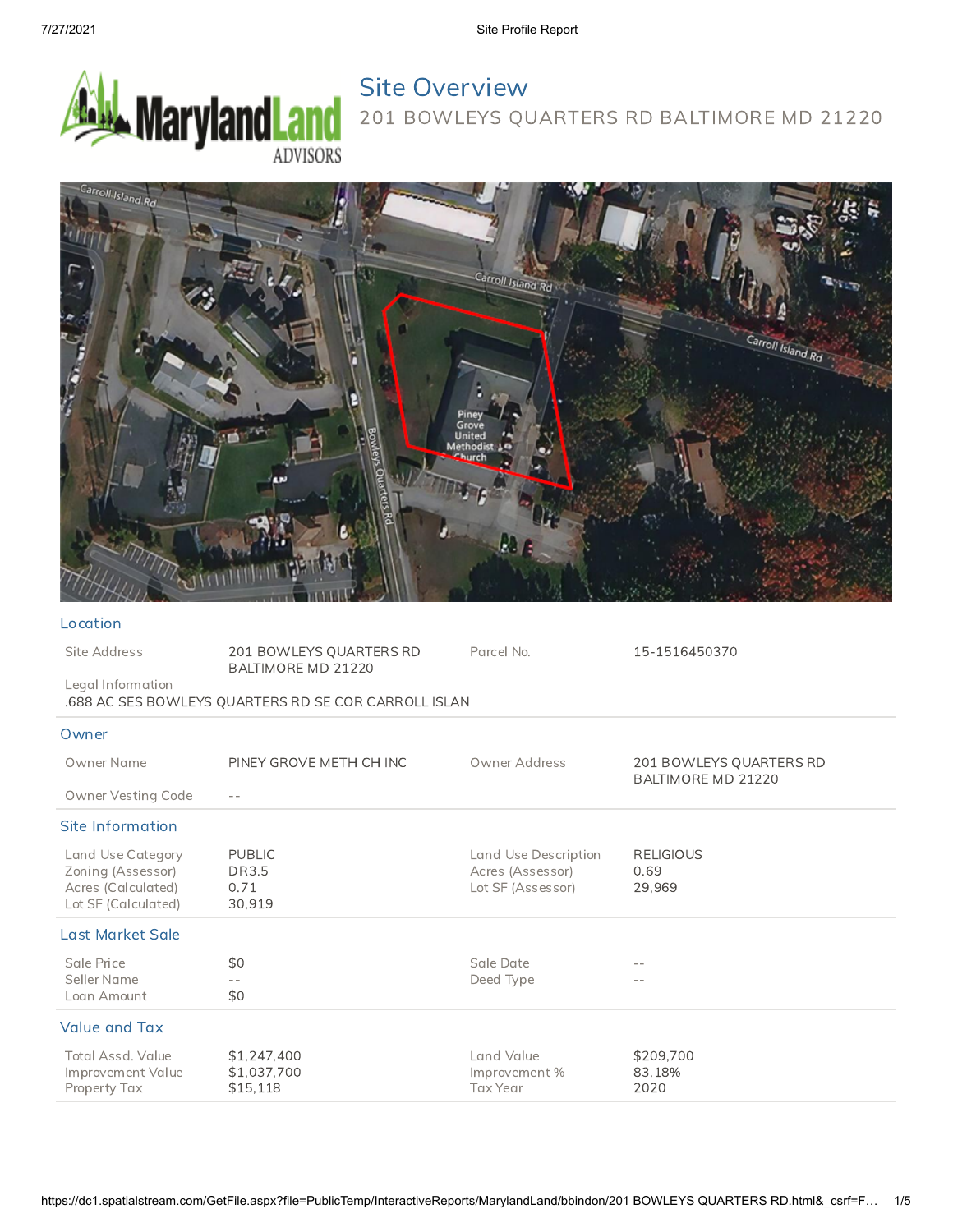#### 7/27/2021 Site Profile Report

## Property Characteristics

| Building Area<br>No. of Stories | 9,378 SF | No. of Units<br>Year Built | 1909       |
|---------------------------------|----------|----------------------------|------------|
| <b>Foreclosure Details</b>      |          |                            |            |
| Stage                           | $- -$    | Document Type              | $\sim$ $-$ |
| <b>Hazards</b>                  |          |                            |            |
| Flood Zone                      | $- -$    | Wetland                    | $- -$      |
|                                 |          |                            |            |

## School Details

School District(s) Baltimore County Public Schools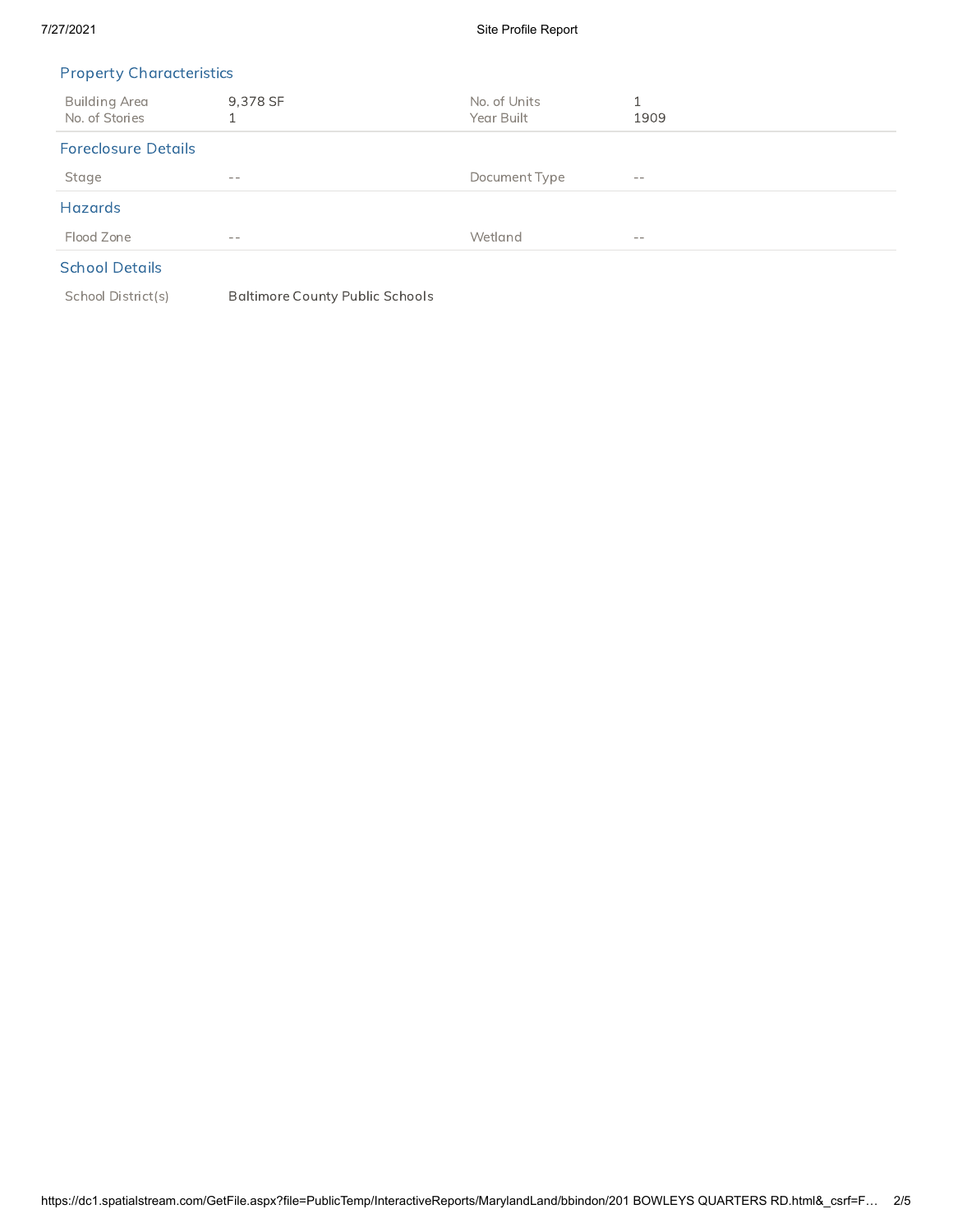

Property Detail Report 201 BOWLEYS QUARTERS RD BALTIMORE MD 21220

#### Owner Information

| Owner Name 1    | PINEY GROVE METH CH INC | Owner Name 2 | $- -$ |
|-----------------|-------------------------|--------------|-------|
| Mailing Address | 201 BOWLEYS QUARTERS RD | Owner Type   | $- -$ |
|                 | BALTIMORE MD 21220      | Vesting Code | $- -$ |
|                 |                         |              |       |

Vesting Code Desc --

#### Location Information

| Legal Description |                                                      |                        |                                        |
|-------------------|------------------------------------------------------|------------------------|----------------------------------------|
|                   | .688 AC SES BOWLEYS QUARTERS RD SE COR CARROLL ISLAN |                        |                                        |
| County            | BALTIMORE                                            | Parcel No. (APN)       | 15-1516450370                          |
| FIPS Code         | 24005                                                | Alternative APN        | $- -$                                  |
| Census Trct/Blk   | 451803/2                                             | Legal Book/Page        | $- -$                                  |
| Twnshp-Rnge-Sect  | $\sim$ $-$                                           | Map Reference          | $- -$                                  |
| Legal Land Lot    | $- -$                                                | <b>School District</b> | <b>Baltimore County Public Schools</b> |
| Legal Block       |                                                      | Subdivision            | --                                     |

## Last Market Sale Information

| <b>Recording Date</b> | $- -$      | New Construction  | $- -$ |  |
|-----------------------|------------|-------------------|-------|--|
| Sale Date             | $ -$       | 1st Mtg Amount    | $- -$ |  |
| Sale Price            | $ -$       | 1st Mtg Type      | $- -$ |  |
| Price Per SF          | $ -$       | 1st Mtg Doc. No.  | $- -$ |  |
| Price Per Acre        | $- -$      | Sale Doc. No.     | $- -$ |  |
| Deed Type             | $\sim$ $-$ | Transfer Doc. No. | $- -$ |  |
| Sale Type             | $ -$       | Seller Name       | $- -$ |  |
| Title Company         | $ -$       | Lender            |       |  |

### Last Transfer of Ownership

| Recording Date | $- -$                                                                                                                                                                                                                                                                                                                                                                                                                                          | Book Number | $- -$      |
|----------------|------------------------------------------------------------------------------------------------------------------------------------------------------------------------------------------------------------------------------------------------------------------------------------------------------------------------------------------------------------------------------------------------------------------------------------------------|-------------|------------|
| Doc. Number    | $\frac{1}{2} \left( \frac{1}{2} \right) \frac{1}{2} \left( \frac{1}{2} \right) \frac{1}{2} \left( \frac{1}{2} \right) \frac{1}{2} \left( \frac{1}{2} \right) \frac{1}{2} \left( \frac{1}{2} \right) \frac{1}{2} \left( \frac{1}{2} \right) \frac{1}{2} \left( \frac{1}{2} \right) \frac{1}{2} \left( \frac{1}{2} \right) \frac{1}{2} \left( \frac{1}{2} \right) \frac{1}{2} \left( \frac{1}{2} \right) \frac{1}{2} \left( \frac{1}{2} \right)$ | Page Number | $\sim$ $-$ |
| Doc. Type      | $- -$                                                                                                                                                                                                                                                                                                                                                                                                                                          |             |            |

### Prior Sale Information

| Recording Date | $- -$         | Sale Type         | $- -$      |
|----------------|---------------|-------------------|------------|
| Sale Date      | $\sim$ $\sim$ | Transfer Doc. No. | $\sim$ $-$ |
| Sale Price     | $- -$         | New Construction  | $ -$       |
| Sale Doc. No.  | $- -$         | Title Company     | $- -$      |
| Seller Name    | $\sim$ $-$    | _ender            | $\sim$ $-$ |

#### Property Characteristics

| Building Area  | 9.378 SF | <b>Total Rooms</b>   | $ -$          |
|----------------|----------|----------------------|---------------|
| No. of Units   |          | <b>Bedrooms</b>      | $ -$          |
| No. of Stories |          | Bathrooms            | $ -$          |
| Year Built     | 1909     | Basement             | $- -$         |
| Condition      | $- -$    | <b>Basement Area</b> | $- -$         |
| Construction   | $ -$     | Heat Type            | $ -$          |
| Roof Type      | $ -$     | Air Cond. Type       | PACKAGED UNIT |
| Roof Material  | $- -$    | Fireplace            | $- -$         |
| Parking Spaces | $ -$     |                      |               |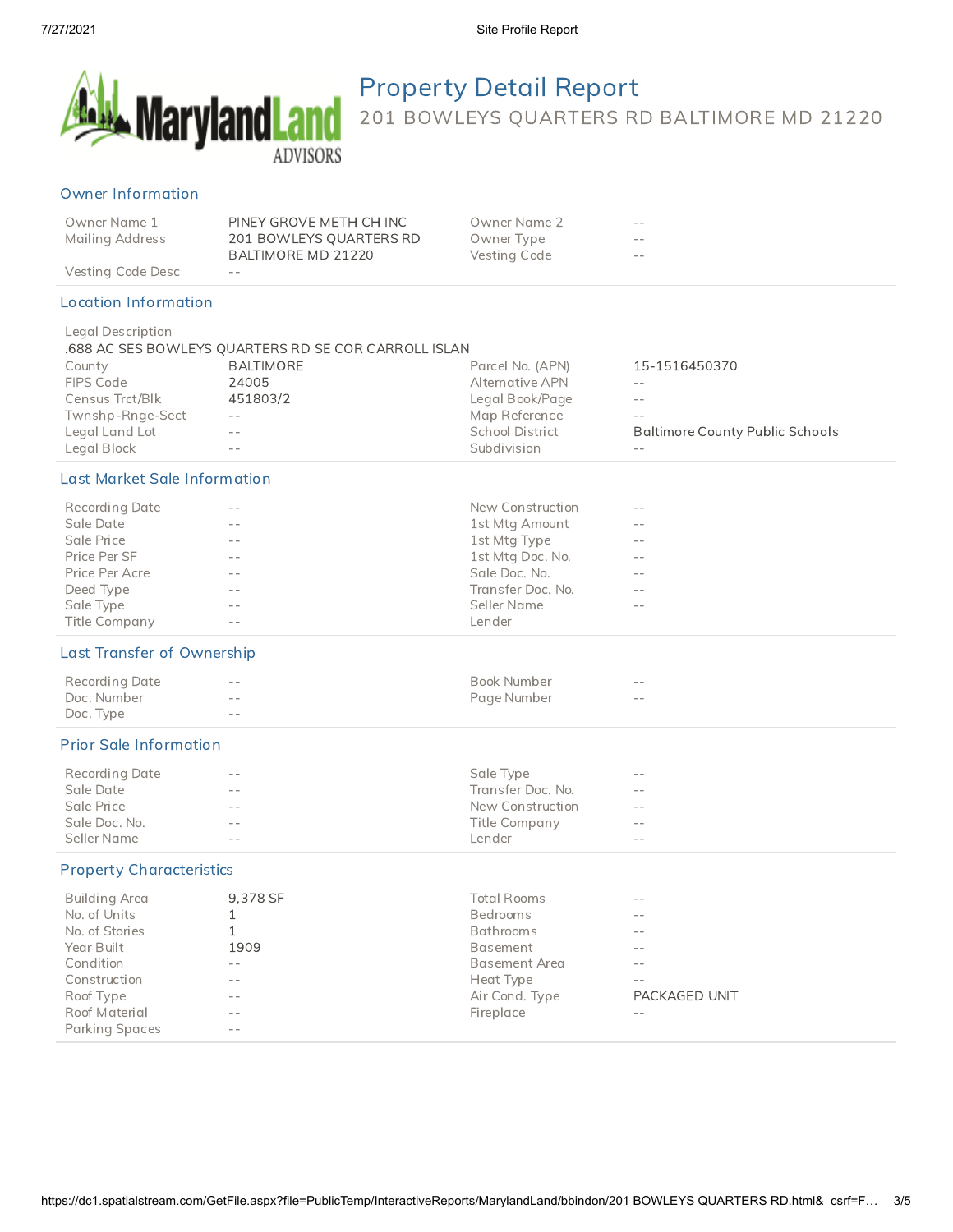#### 7/27/2021 Site Profile Report

## Site Information

| Zoning<br>County Use Code<br>County Use Code Desc.<br>Land Use Code<br>Land Use Desc. | DR3.5<br>C <sub>158</sub><br>CHURCH<br>9101<br>RELIGIOUS, CHURCH, WORSHIP<br>(SYNAGOGUE, TEMPLE, PAR) | Assessor Acreage<br><b>Calculated Acreage</b><br>Assessed Lot SF<br>Calculated Lot SF<br>Assessor Lot W/D<br>Land Use Category | 0.69<br>0.71<br>29.969<br>30.919<br>EXEMPT, GOVERNMENT AND |
|---------------------------------------------------------------------------------------|-------------------------------------------------------------------------------------------------------|--------------------------------------------------------------------------------------------------------------------------------|------------------------------------------------------------|
|                                                                                       |                                                                                                       |                                                                                                                                | <b>HISTORICAL</b>                                          |

Topography --

## Tax and Value Information

| Tax Year       | 2020             | Improvement Value         | \$1,037,700 |
|----------------|------------------|---------------------------|-------------|
| Property Tax   | \$15.118         | Improvement %             | 83.18%      |
| Tax Rate Code  | 000              | Market Value Year         | 2020        |
| Tax Exemption  | RELIGIOUS/CHURCH | <b>Total Market Value</b> | \$1,247,400 |
| Assessed Year  | 2020             | Land Market Value         | 209700      |
| Assessed Value | \$1,247,400      | Market Imprv. Value       | 1037700     |
| Land Value     | \$209.700        | AVM Value                 | $- -$       |

## Hazard Information

| Flood Zone             | $- -$      | Flood Panel  | $- -$ |
|------------------------|------------|--------------|-------|
| Flood Panel Date       | $- -$      | Wetland Type | $- -$ |
| Wetland Classification | $\sim$ $-$ |              |       |

| Flood Zone       | $ -$ | Flood Panel  | --  |
|------------------|------|--------------|-----|
| Flood Panel Date | $ -$ | Wetland Type | $-$ |